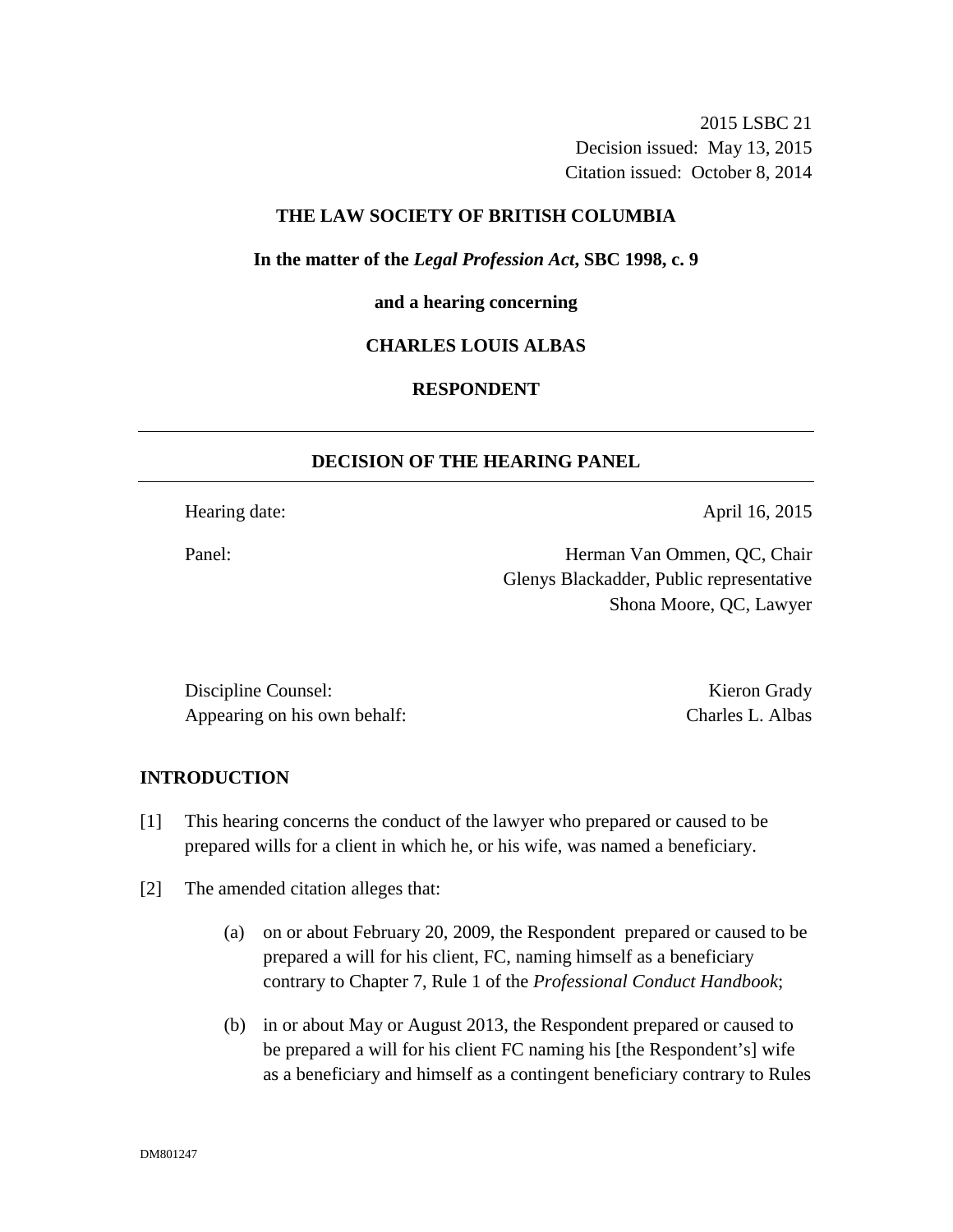3.4-26.1 and 3.4-38 of the *Code of Professional Conduct for British Columbia*.

- [3] It is alleged that this conduct constitutes professional misconduct pursuant to Section 38(4) of the *Legal Profession Act.*
- [4] Pursuant to Rule 4-22 of the Law Society Rules, on April 10, 2015, the Respondent made a conditional admission of the discipline violations set out in the amended citation and as more fully set out in the Agreed Statement of Facts jointly filed by the parties.
- [5] The Respondent also consented to the imposition of the following disciplinary action and costs:
	- (a) a fine in the amount of \$7,000 payable by October 31, 2015 or such other date as the Hearing Panel may order; and
	- (b) costs in the amount of \$1,736.25 payable by October 31, 2015 or such other date as the Hearing Panel may order.
- [6] The Respondent expressly acknowledged that publication of the circumstances would be made pursuant to Rule 4-38 and that such publication would identify him.
- [7] The Discipline Committee accepted the Respondent's conditional admission and the proposed disciplinary action. Pursuant to Rule 4-22(4), counsel for the Law Society recommended that the Hearing Panel accept the Respondent's conditional admission and the proposed disciplinary action.

# **ISSUE**

- [8] Should the Hearing Panel accept the Respondent's conditional admission and the proposed disciplinary action? Specifically:
	- (a) does the Respondent's conduct set out in the amended citation constitute professional misconduct under Section 38(4) of the Act; and
	- (b) if so, are the proposed disciplinary action and costs within the range of a fair and reasonable disciplinary action in all the circumstances.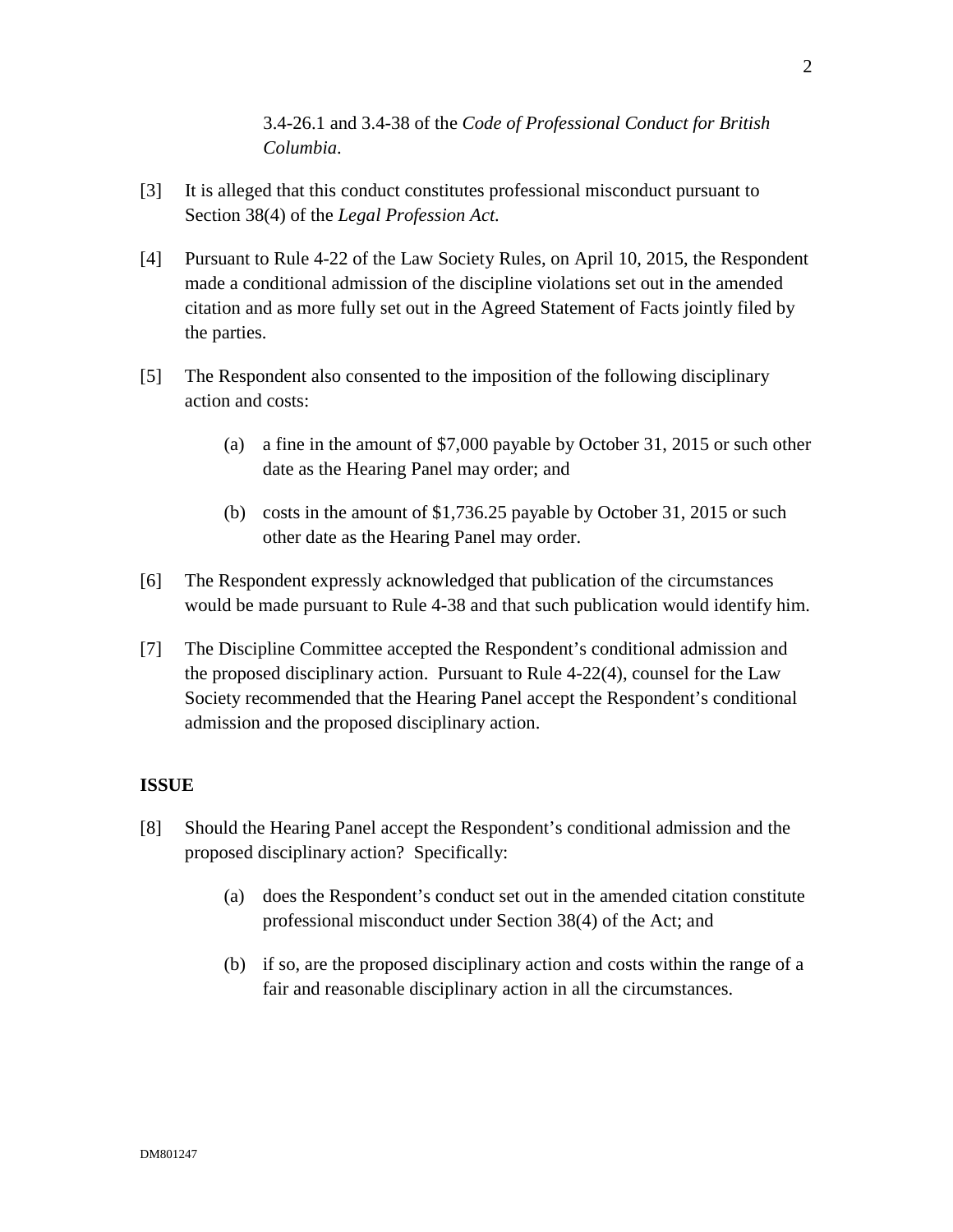## **FACTS**

- [9] The parties jointly filed an Agreed Statement of Facts that included the relevant documents. The relevant portions of the Agreed Statement of Facts are summarized below.
- [10] The Respondent was called and admitted as a member of the Law Society of British Columbia on May 14, 1976. He at all material times practised primarily in the area of wills and estates, residential real estate, family law, and corporate and commercial lending transactions.

#### **Allegation 1**

- [11] The Respondent had prior dealings with his client, FC over a period of several years. He knew her previous common law spouse JA who, before passing away in 2003, asked the Respondent to "look in on" her after he passed away.
- [12] FC married GZ in 2006. The Respondent then acted for FC and GZ on various matters during the next few years.
- [13] In April 2007, he took instructions from her to prepare a will for her with the following terms:
	- (a) one-half of the estate was to go to her husband GZ, or alternately to his son;
	- (b) one-half to the Shriners' Temple; and
	- (c) the Respondent or his partner was to be the executor.
- [14] The Respondent prepared a will with those terms but FC did not execute it. Her husband died in August 2007. The Respondent handled GZ's estate.
- [15] After GZ's death, the Respondent began to look in on FC more frequently. He visited her about once a month and also telephoned her from time to time.
- [16] The Respondent states that, in February 2008, he was instructed to revise the draft will so that one-half of the estate was bequeathed to the Shriners' Hospital and onehalf to himself. He prepared a will in that form, but it was not signed.
- [17] On February 20, 2009, FC attended at the Respondent's office. In his file he noted that she "wants to give me the residue and would like to sign the Will today but no Power of Attorney." The Respondent then prepared a will on those terms. It was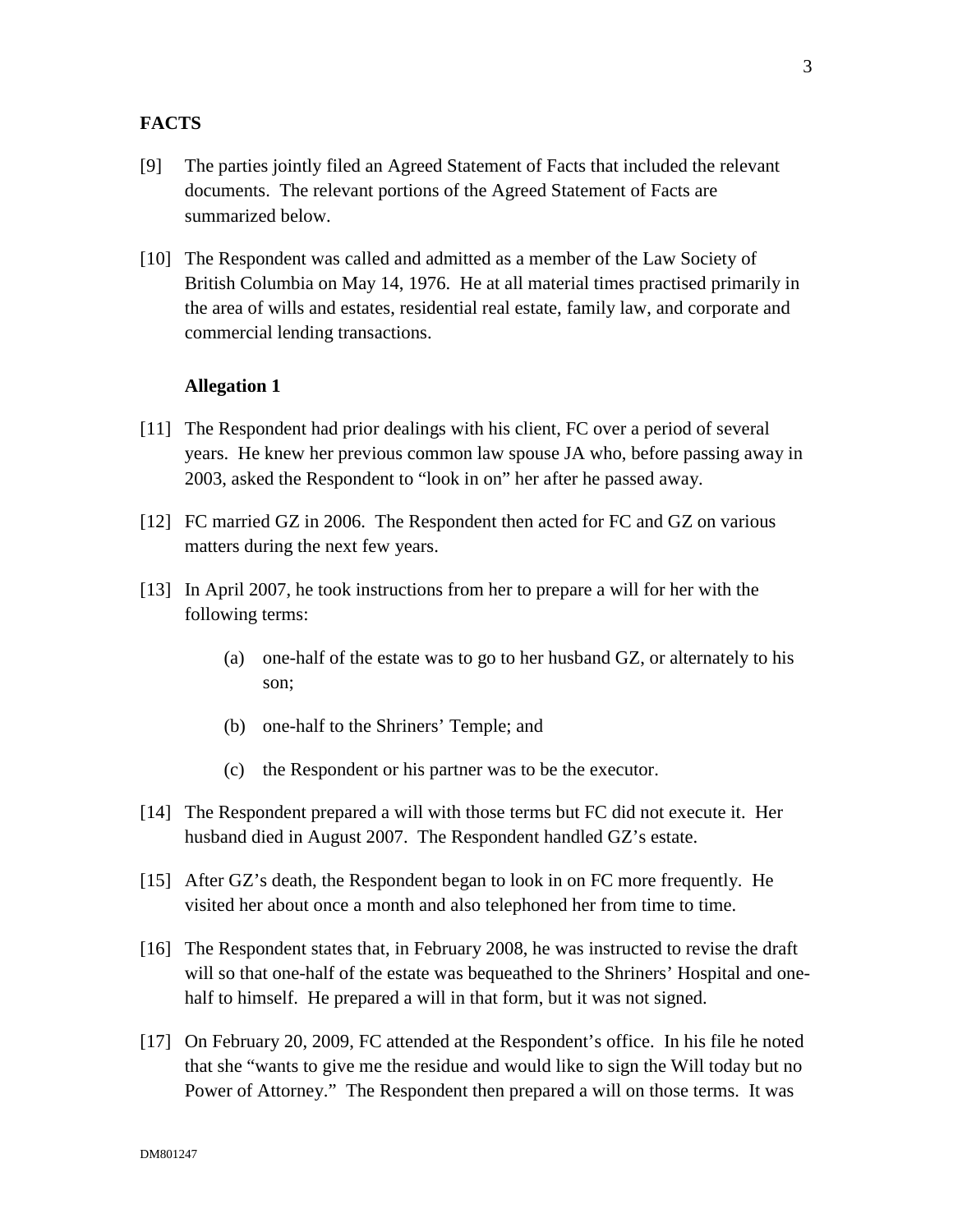executed that day by FC and witnessed by the Respondent's receptionist and legal assistant.

#### **Allegation 2**

- [18] Sometime in 2013 the Respondent noticed the new *Code of Professional Conduct for British Columbia* prevented a lawyer from preparing a will in which he was to receive a gift. As a result, the Respondent attended on FC and advised her that she would have to do a new will with a new lawyer.
- [19] The Respondent says FC advised that, if a gift to the Respondent created a problem, she would leave her estate to the Respondent's wife instead of him.
- [20] The Respondent asked a lawyer with whom he shared space to prepare a replacement will in which the Respondent's wife was a beneficiary and attend to its execution. The lawyer agreed to do so. The Respondent provided a draft will to that lawyer's assistant, who then prepared a will naming the Respondent's wife as the beneficiary.
- [21] The Respondent picked up the newly prepared will and took it to FC for signature; however, she did not sign the 2013 will.
- [22] FC was committed under the *Mental Health Act* in July 2013. The Respondent wrote a letter to the hospital as a result of which FC was released.
- [23] FC retained a new lawyer who wrote to the Respondent in September 2013 demanding that the Respondent cease any further contact or communication with FC.

#### **FACTS AND DETERMINATION**

- [24] Rule 4-22 permits a respondent to make an admission of a disciplinary violation on the condition of a specified disciplinary outcome. If the Discipline Committee accepts the proposal, discipline counsel is instructed to recommend to the hearing panel that it be accepted.
- [25] The hearing panel is permitted to either accept or reject a proposal. A hearing panel is not permitted to substitute a different adverse determination or a different disciplinary action.
- [26] In considering whether to accept the proposal the hearing panel must be satisfied that: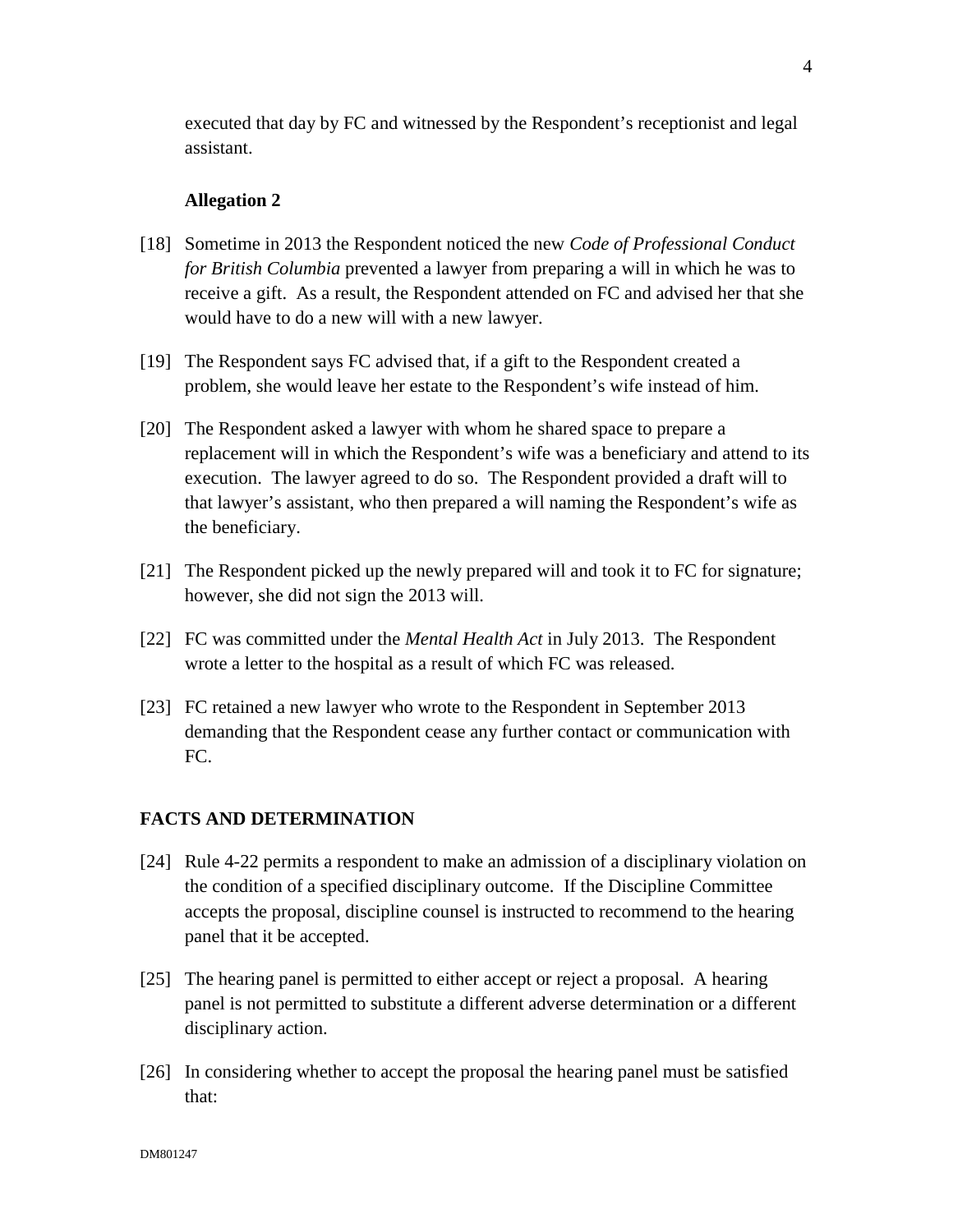- (a) the proposed admissions on the substantive matters are appropriate; and
- (b) the proposed disciplinary action is within the range of fair and reasonable disciplinary action involved in the circumstances.

## **ADMISSION OF PROFESSIONAL MISCONDUCT**

- [27] The test for "professional misconduct" is whether the facts as made out disclose behaviour that is a marked departure from the conduct the Law Society expects of lawyers. This test, which is set out in *Law Society of BC v. Martin*, 2005 LSBC 16, has been consistently applied in disciplinary hearings in this province.
- [28] The *Professional Conduct Handbook,* in force at the time of the conduct set out in the first allegation of the amended citation, states as follows:

Except as otherwise permitted by the Handbook, a lawyer must not perform any legal services for a client if:

- (a) the lawyer has a direct or indirect financial interest in the subject matter of the legal services, or
- (b) anyone, including a relative, partner, employer, employee, business associate or friend of the lawyer, has a direct or indirect financial interest that would reasonably be expected to affect the lawyer's professional judgment.
- [29] The *Code of Professional Conduct for British Columbia* was in force at the time of the conduct set out in the second allegation of the amended citation. Rules 3.4-26.1 and 3.4-38 applied. These rules state:

**3.4-26.1** A lawyer must not perform any legal services if there is a substantial risk that a lawyer's loyalty to or representation of a client would be materially and adversely affected by the lawyer's

- (a) relationship with the client, or
- (b) interest in the client or the subject matter of the legal services.

**3.4-38** Unless the client is a family member of the lawyer or the lawyer's partner or associate, a lawyer must not prepare or cause to be prepared an instrument giving the lawyer or an associate a gift or benefit from the client, including a testamentary gift.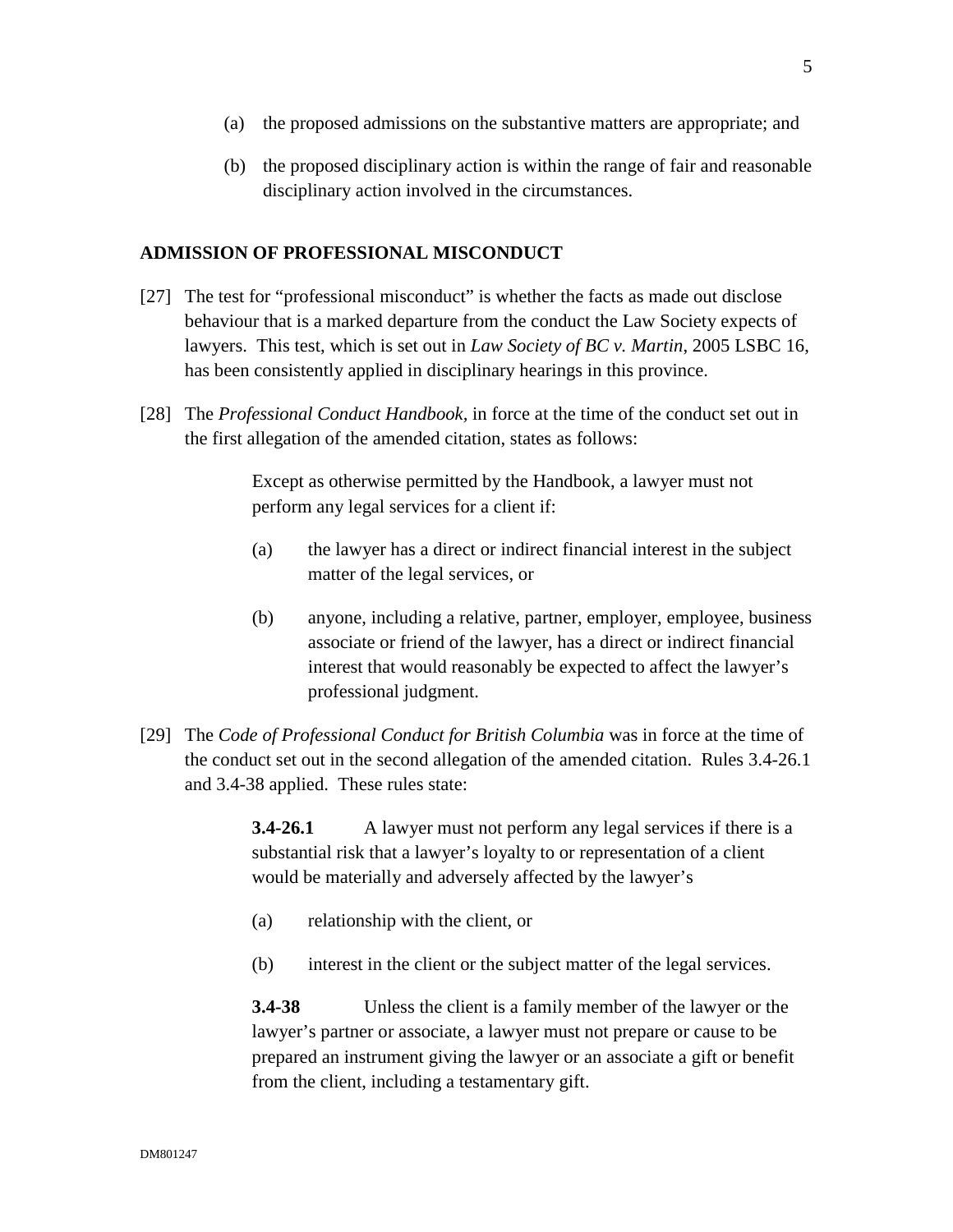- [30] With respect to allegation 1, it is clear that, by naming himself a beneficiary in the 2009 will, the Respondent had a direct financial interest in the subject matter of the legal services, i.e. preparation of the will, and he was therefore in contravention of Chapter 7, Rule 1(a).
- [31] With respect to allegation 2, it was the Respondent's wife that was named a beneficiary under the 2013 will. Notwithstanding that, we find that the Respondent had an interest in the subject matter of the legal services. His wife stood to gain financially and therefor so did he. He directed the legal assistant to prepare the will, giving her a precedent to follow, and he took the will to FC to have it executed. Therefore he performed legal services in relation to that will and he stood to benefit from it.
- [32] Rule 3.4-38 may not apply in this situation. In view of our finding in relation to Rule 3.4-26.1 it is not necessary to decide that question in this hearing.
- [33] We accept the Respondent's admission of professional misconduct in respect of both allegations and under Section 38(4) of the Act we determine the Respondent has committed professional misconduct.

## **PROPOSED DISCIPLINARY ACTION**

- [34] Together with the admission of professional misconduct, the Respondent has proposed disciplinary action of a fine of \$7,000 and costs of \$1,736.25.
- [35] As noted in *Law Society of BC v. Rai*, 2011 LSBC 02, a hearing panel should give deference to a recommendation to accept a proposed disciplinary action. The test proposed in that case and accepted by us is:

The question the panel has to ask itself is, not whether it would have imposed exactly the same disciplinary action, but rather, "Is the proposed disciplinary action within the range of fair and reasonable disciplinary action?"

- [36] When considering the appropriateness of disciplinary action, the guiding principle is found in Section 3 of the Act. That section provides that "it is the object and duty of the Society to uphold and protect the public interest in the administration of justice …"
- [37] The review panel in *Law Society of BC v. Lessing*, 2013 LSBC 29, noted that the non-exhaustive list of factors to consider in a disciplinary proceeding as set out in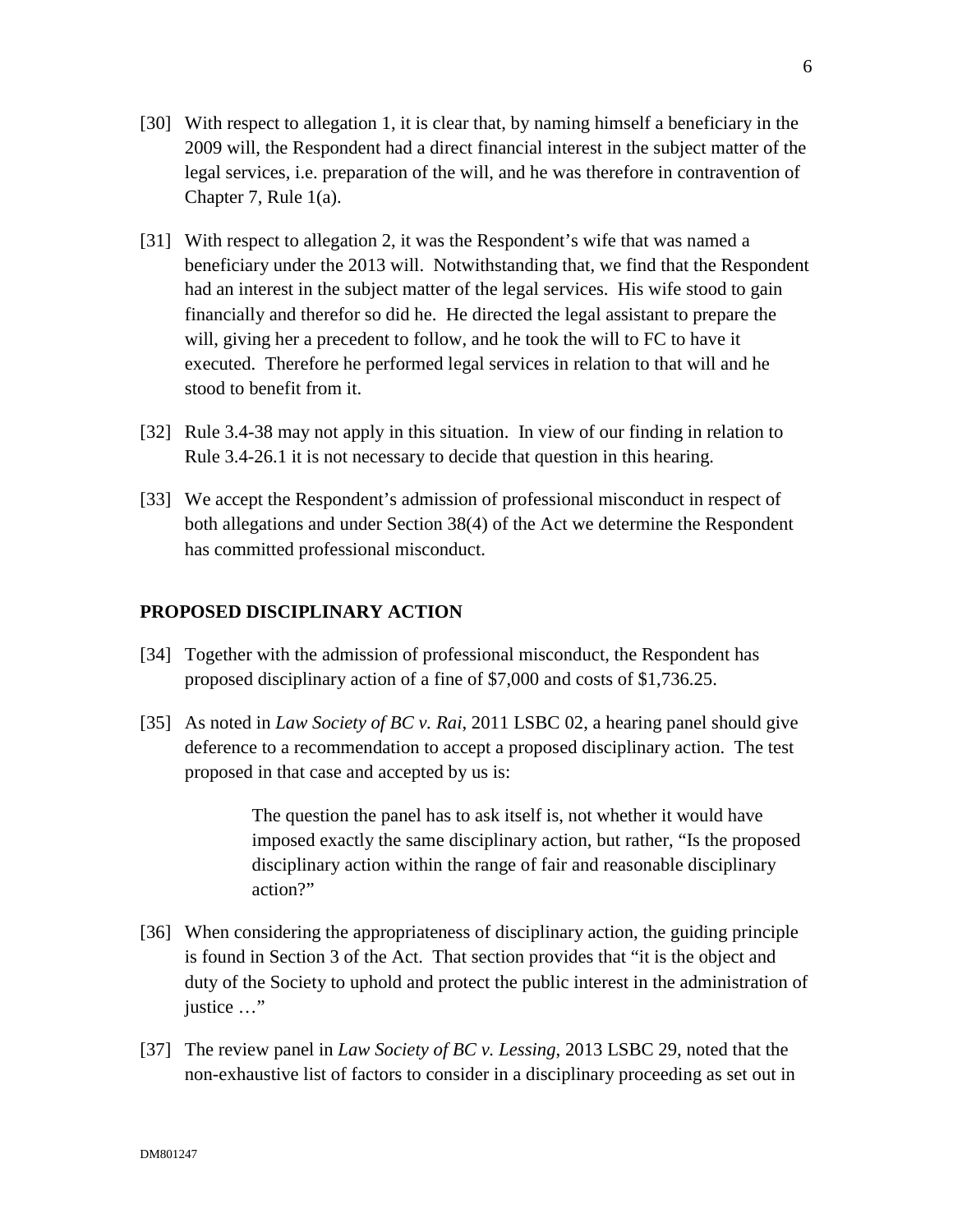*Law Society of BC v. Ogilvie*, [1999] LSBC 17, assist in carrying out the object and duty set out in Section 3.

- [38] Not all of the *Ogilvie* factors come into play in all cases, and the weight to be given to the factors vary from case to case. In this case, the Panel has given greater significance to the following *Ogilvie* factors in determining whether the proposed disciplinary action falls within the range of fair and reasonable disciplinary action:
	- (a) the nature and gravity of the conduct proven;
	- (b) the need to ensure the public's confidence and the integrity of the profession;
	- (c) the need for specific and general deterrence;
	- (d) prior disciplinary history;
	- (e) the range of penalties imposed in similar cases; and
	- (f) whether the Respondent has acknowledged the misconduct.

# **Nature and gravity of misconduct**

- [39] The Respondent committed professional misconduct in relation to both wills that he prepared or caused to be prepared for his client FC.
- [40] There is no evidence that he exerted pressure on his client or that the proposed gift to himself was anything other than her true testamentary wishes. However, he prepared the first will, which benefitted himself, without his client having independent advice.
- [41] In 2013 when he became aware of the new *Code* and its specific prohibition against preparing a will that benefits the lawyer, he organized and caused to be prepared the second will benefitting his wife, using the assistance of a lawyer with whom he shared space. That lawyer, however, did not direct the preparation of the will or take on responsibility for its execution. The Respondent took the will to FC to have it executed.
- [42] In both instances he took steps to benefit himself directly or indirectly without ensuring that his client had independent legal advice. This is a serious breach of duty to a client.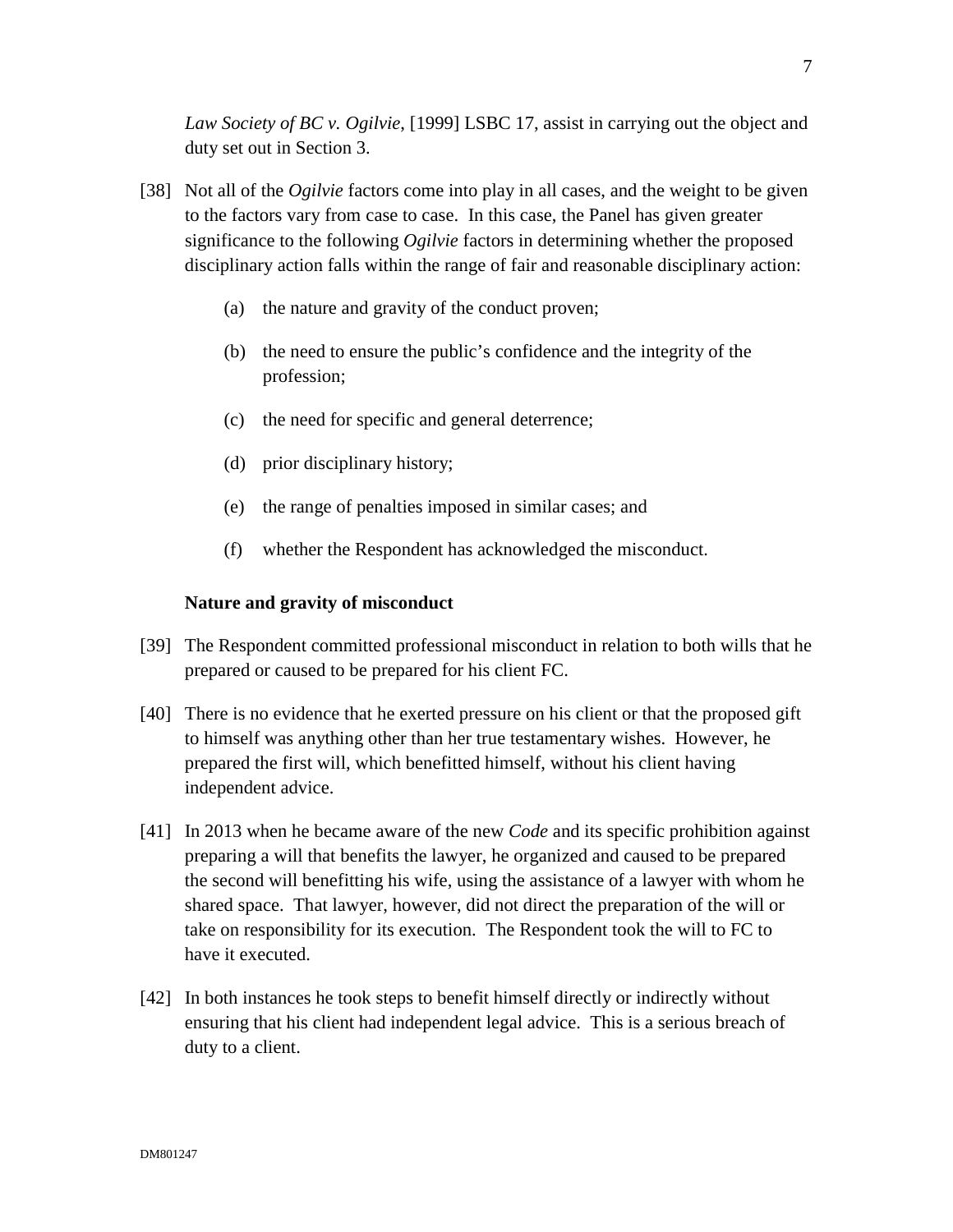## **The need to ensure the public's confidence in the integrity of the profession**

- [43] The importance of ensuring the public's confidence in the integrity of the legal profession cannot be overstated when determining an appropriate disciplinary action.
- [44] As noted by the review panel in *Lessing*, protection of the public, together with the rehabilitation of the respondent, will in most cases play an important role in determining the sanction to be imposed against the lawyer who commits professional misconduct.
- [45] Most members of the public require a will. Many of them will entrust the preparation of a will to the lawyer that they know personally. They should be entitled to rely on their lawyer to act in their best interests. Given the vulnerability of clients, the lawyer must not accept gifts from a client without ensuring that that client has received independent legal advice.
- [46] The lawyer's role as an independent advisor interested only in the client's best interests is a role that must be protected. The disciplinary action must reflect the importance of the lawyer's duty to his client.

### **Need for specific and general deterrence**

- [47] There is value in reminding the profession that although a client might wish to provide a lawyer with a gift, the lawyer cannot accept such a gift unless that client is independently represented.
- [48] Although the Respondent has a prior disciplinary record we accept that a fine of the magnitude proposed will provide the specific deterrence required.

#### **Prior disciplinary record**

- [49] The Respondent has a disciplinary record, although it is dated. In 1985 a citation was issued to the Respondent for purporting to give a borrower independent legal advice when he acted for the lender.
- [50] The Discipline Committee resolved the matter by accepting the Respondent's admission under the Rules in place at that time and took no further action. The Rules permitted a lawyer to make an admission which was endorsed upon their record without additional action.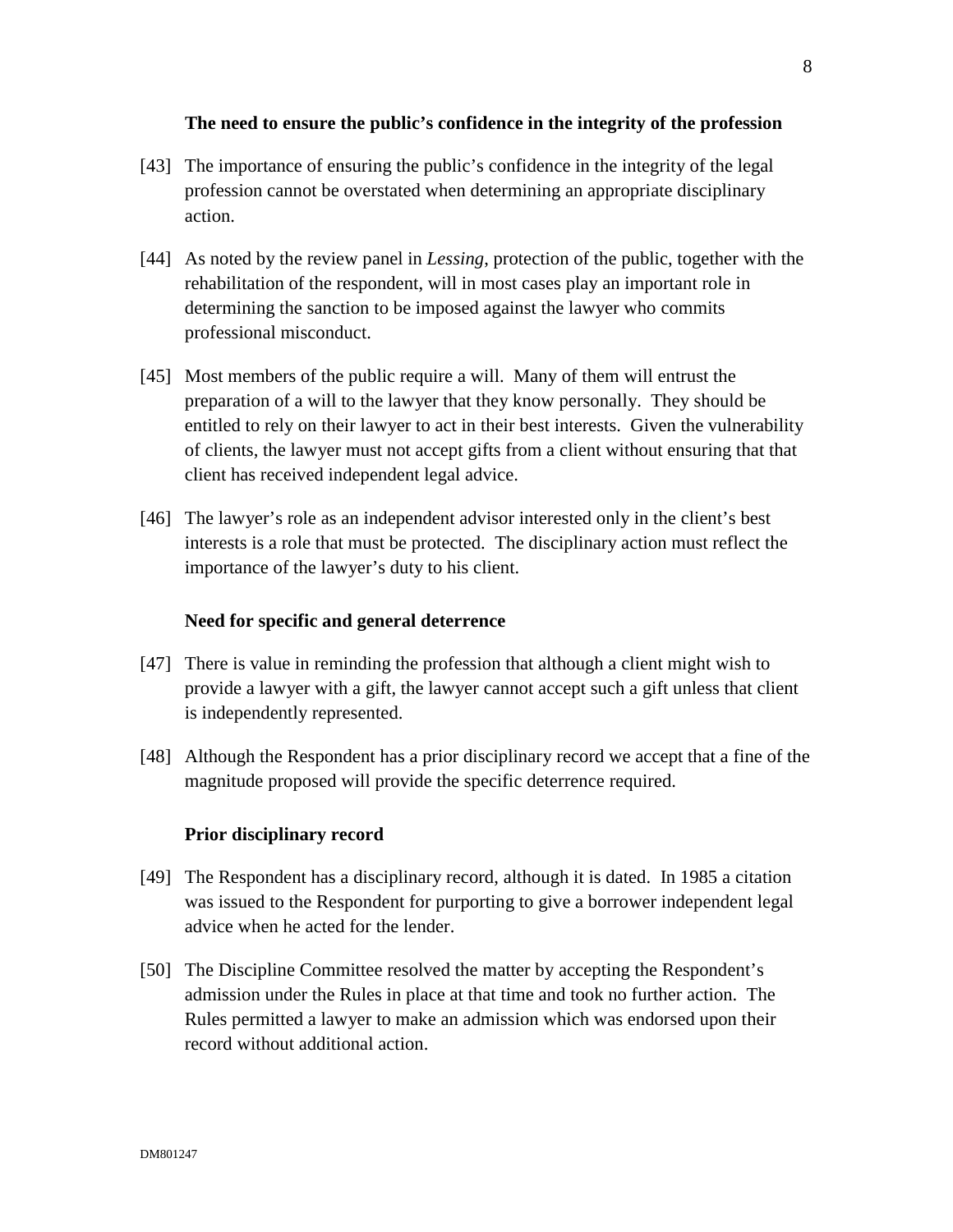[51] This conduct occurred 30 years ago, and there is no evidence of any other misconduct during that 30 year period.

#### **Range of penalties imposed in similar cases**

- [52] In *Law Society of BC v. Lloyd*, 2002 LSBC 14, a lawyer was found to have committed professional misconduct by failing to ensure that his client received independent legal advice before executing a codicil that left the lawyer one-half of the testator's estate.
- [53] The lawyer was fined \$10,000. He had received \$300,000 from the estate but paid \$250,000 of the funds as a gift to a school to fund capital projects in his client's memory and \$50,000 to settle a claim against the estate.
- [54] In that case the hearing panel noted that, while the respondent acted in accordance with his client's wishes and did not directly benefit from the estate residue, he did receive an indirect benefit since the charitable gift resulted in a substantial personal income tax benefit.
- [55] In the decision of *Nova Scotia Barristers' Society v. Muttart*, 2009 NSBS 4, the lawyer prepared for the same client two wills in which he received substantial testamentary gifts and the client did not have independent legal advice. The lawyer was reprimanded and a restitution order was made.
- [56] The hearing panel in *Muttart* was advised that the Barristers' Society would ordinarily have sought a suspension but because of the unblemished record of the lawyer over his 40 year career it was felt that the appropriate sanction was a reprimand with restitution.
- [57] Although the case did not involve a will, the hearing panel in *Law Society of BC v. O'Neill*, 2013 LSBC 23, considered the same provisions of the *Professional Conduct Handbook*. In that case the lawyer committed professional misconduct himself when he acted in a conflict of interest by negotiating a Finder's Fee Agreement when he had a direct or indirect financial interest in the subject matter of the contract.
- [58] The lawyer in that case admitted the allegations and made a joint submission to the hearing panel with Law Society counsel that the appropriate range of disciplinary action would be a fine in the range of \$3,000 to \$5,000 plus costs. The hearing panel ultimately fined the Respondent \$5,000 and also ordered that he be reprimanded.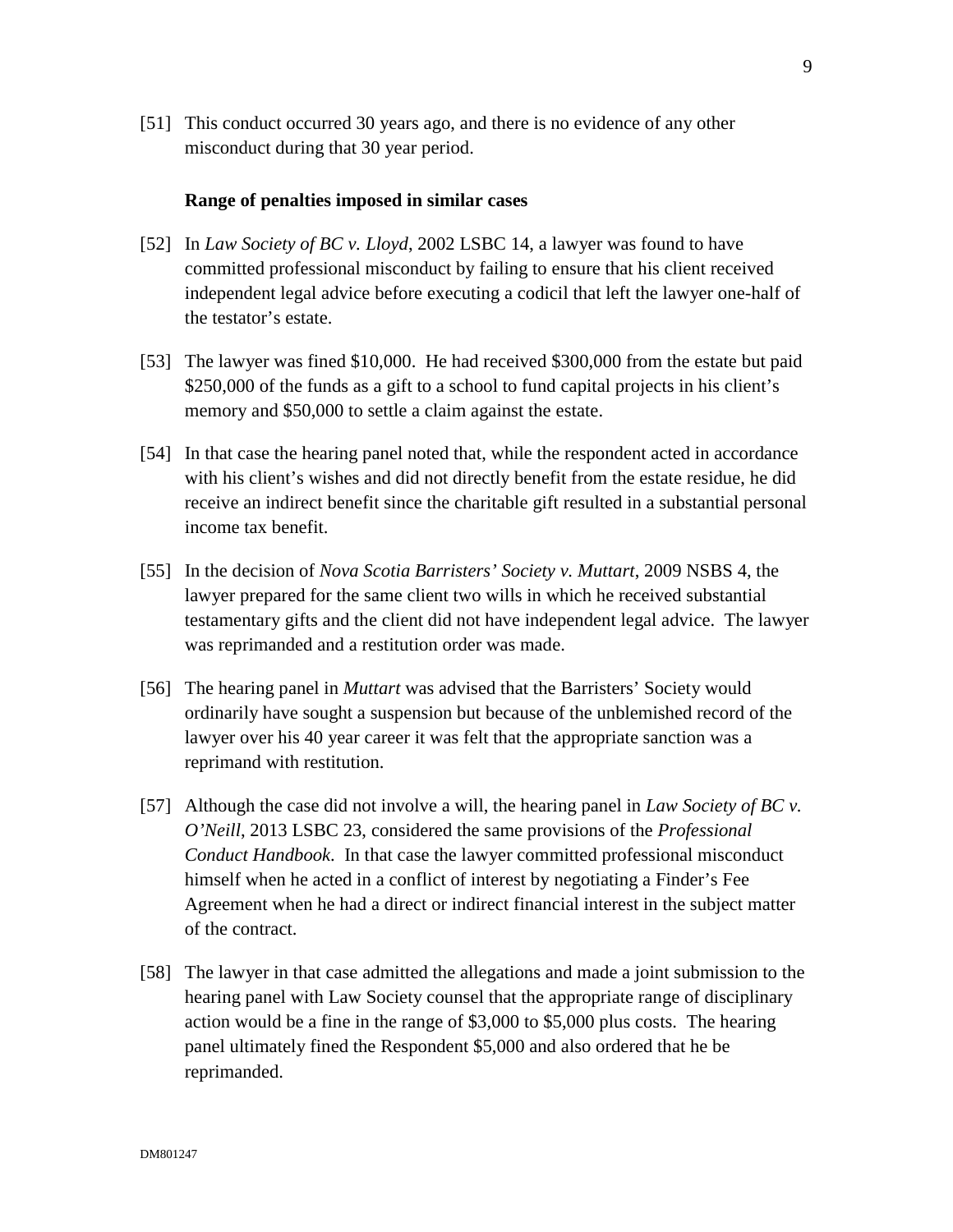[59] None of these cases considered a suspension necessary for this type of behaviour. The fines ranged from \$5,000 to \$10,000, and a reprimand was considered sufficient in one case. The proposed fine of \$7,000 is mid-range.

#### **Whether the respondent has acknowledged the misconduct**

[60] The Respondent at an early stage admitted all of the conduct and the conclusion that his conduct constituted professional misconduct.

#### **SUMMARY**

- [61] Having considered all of the law and the evidence before us, we have concluded that the proposed disciplinary action of a fine of \$7,000 plus payment of costs is appropriate. We are mindful of the need to ensure the public's confidence and the integrity of the profession.
- [62] While the Respondent's client FC apparently wished to benefit him, his obligation as a lawyer was to ensure that she obtained independent legal advice if she wished to proceed with that gift. Although his prior misconduct has some similarities to the current matter, a 30-year absence of any misbehaviour is noteworthy.
- [63] We do not think a suspension or a higher fine is necessary or appropriate in the circumstances.

# **COSTS**

- [64] Rule 5-9 of the Law Society Rules provides in part as follows:
	- (1.1) Subject to subrule (1.2), the panel or review board must have regard to the tariff of costs and Schedule 4 to these Rules in calculating the cost payable by an applicant, a respondent or the Society in respect of a hearing on an application or a citation or a review of a decision in a hearing on an application or a citation.
- [65] Under Item 23 of Schedule 4 the range is \$1,000 to \$3,500 for a Rule 4-22 hearing. Costs of \$1,736.25, as agreed, are within that range, although towards the lower end.
- [66] The Respondent's admissions and cooperation with the disciplinary process are appropriately recognized. We agree that costs in the amount \$1,736.25 are appropriate.